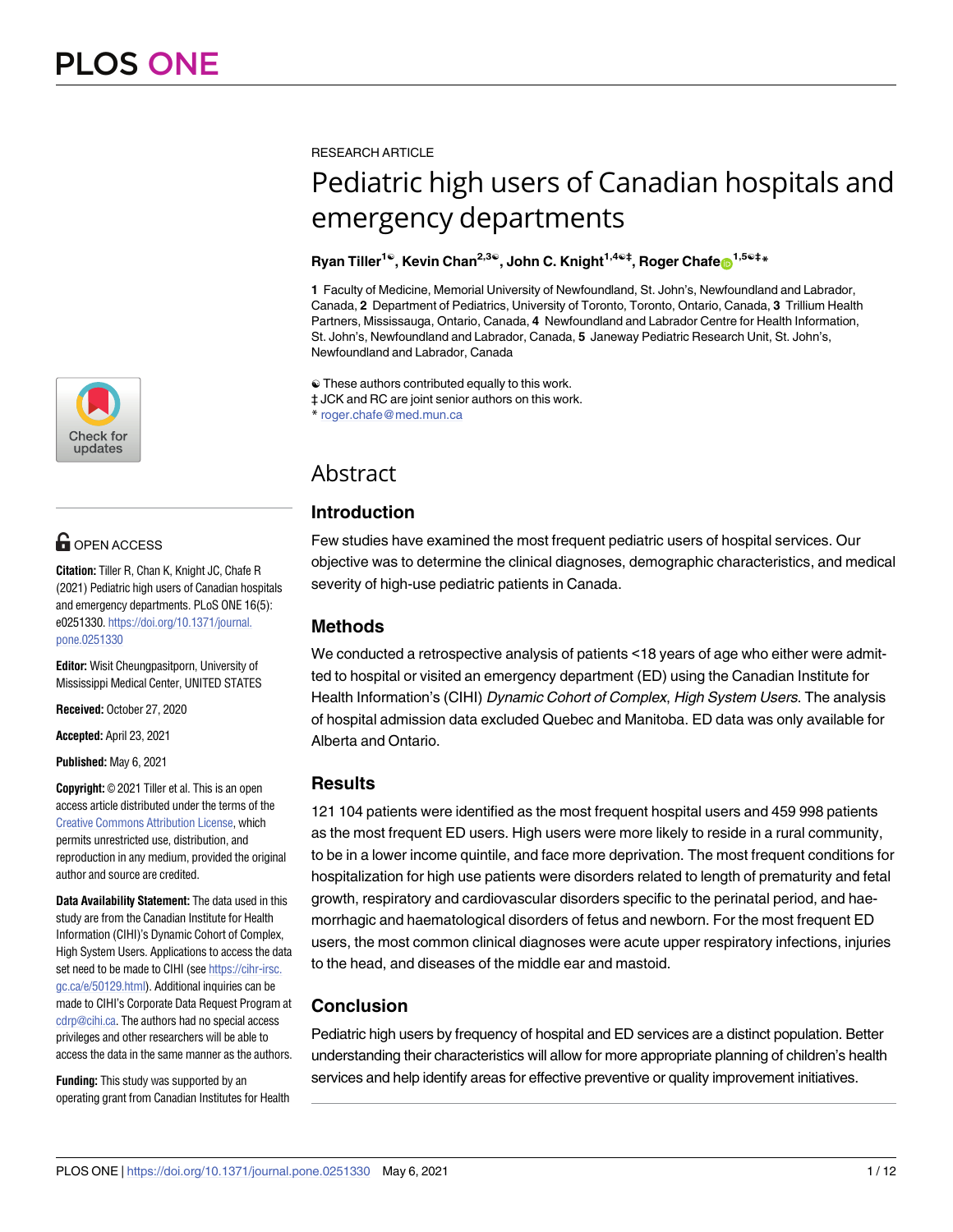<span id="page-1-0"></span>Research (CIHR) (principal investigator: Tyler Williamson (U of Calgary); (co-principal investigators: Roger Chafe and Kevin Chan). The funding source had no role in study design, data collection, data analysis, data interpretation, or writing of the report.

**Competing interests:** NO authors have competing interests.

#### **Introduction**

Frequent pediatric health care service users have different health issues than adult high users. Yet previous work on high use pediatric patients is limited and mostly focused on frequent emergency department (ED) users. The *Canadian Institute for Health Information* (CIHI) recently reported that frequent ED users under 18 years of age, defined as people having more than 4 ED visits in a year, accounted for 21.2% of all ED visits for that age group [\[1\]](#page-10-0). Seguin et al. found at a pediatric ED in Montreal, Canada, that the most frequent users were younger and had lower socioeconomic status; with the most frequent diagnoses being ear, nose and sinus disorders; infectious respiratory diseases; and asthma [\[2](#page-10-0)]. Supat et al. found that the majority of pediatric frequent ED users in California did not seek care in a pediatric-specific ED, with upper respiratory infections (13.2%), asthma (4.7%), and abdominal pain (4.5%) being the most frequent diagnosis [\[3\]](#page-10-0). None of the previous studies have looked at the high user pediatric population across multiple provinces nor examined the most frequently hospitalized pediatric patients.

In this study, we analyze data from the *CIHI*'s *Dynamic Cohort of Complex*, *High System Users* to determine the most common medical conditions pediatric high users present with [\[4](#page-10-0)]. We then compared these pediatric high users of hospitals and EDs to controls to better understand their unique clinical and socio-demographic characteristics.

# **Methods**

#### **Data**

The *Dynamic Cohort of Complex*, *High System Users* includes information on patients who had at least one acute care hospitalization or ED visit during the fiscal years 2011/12 to 2014/15. We only accessed the data files for children (defined as *<*18 years old), which are separate from the data sets for adults. This data captures patient encounters at both pediatric-specific and general hospitals.

For hospitalizations, data is from the Discharge Abstract Database (DAD), which is reported to CIHI by all provinces and territories except Quebec. We analyzed data from eight provinces and the three territories. Complete and consistent data for Manitoba was not included in the dynamic cohort data to which we had access, so we excluded it from our analysis. The hospitalization data captures discharges from hospitals and therefore excludes short inpatient visits. For ED visits, data is from the National Ambulatory Care Reporting System (NACRS), which was only available for the provinces of Ontario and Alberta during the study period.

The data used in this study are from the *CIHI's Dynamic Cohort of Complex*, *High System Users*. Applications to access the data set need to be made to CIHI (see [https://cihr-irsc.gc.ca/](https://cihr-irsc.gc.ca/e/50129.html) [e/50129.html\)](https://cihr-irsc.gc.ca/e/50129.html). Additional inquiries can be made to CIHI's Corporate Data Request Program at cdrp@cihi.ca. The authors had no special access privileges and other researchers will be able to access the data in the same manner as the authors.

# **High user definition**

The Dynamic Cohort identifies patients as a most frequent user for either hospital admissions or ED visits. To be categorized as a most frequent user, patients need to be in the top 10% of pediatric patients in terms of frequency of either hospital admissions or ED visits respectively in any one of the four years covered by the cohort, e.g., a ED frequent user were in the top 10% of ED users in at least one of the four years examined.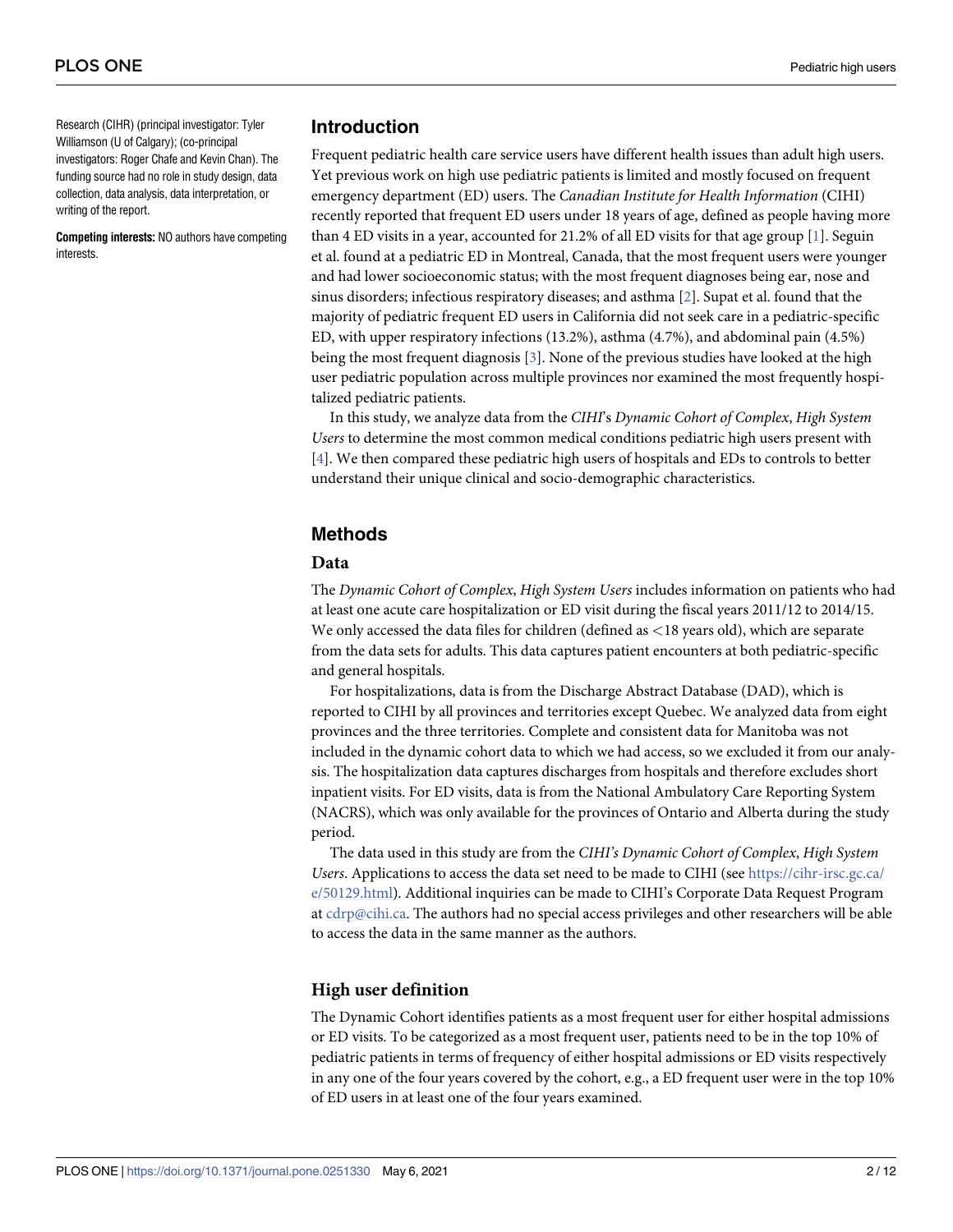<span id="page-2-0"></span>In conducting our analysis, we identified patients who would not normally be considered a frequent user. For example, the cohort identified 591 (0.13%) patients with only one or two ED visits for a four-year period as a most frequent user. To remove these inappropriate cases, we restricted our high user group to patients who both met the Dynamic Cohort's definition of a frequent ED user and had at least 3 ED visits over the four-year period [\[5\]](#page-10-0).

The cohort also included those whose only hospitalization was their birth. Given that studies of adult high use of care often exclude hospitalizations involving an obstetrics delivery, we excluded birth hospitalizations with a most-responsible diagnosis of "live born infant", i.e., a healthy live birth with no other health issues, for both the high user and control groups. We did not exclude birth hospitalizations with a most-responsible diagnosis other than "live-born infant", i.e., more complicated live births, as we expected these patients would be more frequent users of pediatric care. By doing this, we removed 177 969 (47.5%) patients who had no other hospitalization except their healthy birth from both the high user and control groups, as they no longer met the definition of a hospitalized patient.

The control groups for the Dynamic Cohort were a randomly selected sample of pediatric patients who were not high user in any of the four years in the study period. The controls for the hospitalization group had at least one hospitalization over the four-year period. The controls for the ED group had at least one ED visit over the four-year period. Controls were provided by CIHI as part of the cohort data [[4\]](#page-10-0).

Variables reported for these patients included sex, age, postal code, hospitalizations, ED visits, hospital length of stay (LOS), comorbidity score [[6](#page-10-0)], total hospital cost, andmost-responsible diagnosis / main complaint. A resource intensity weight (RIW), which is a relative value that describes expected resource use of a patient, was also reported [\[7\]](#page-10-0).Where patients had multiple hospitalizations in the study period, the highest co-morbidity level and RIW values were used in the analysis. All analyses were conducted at the patient level.

#### **Statistical analysis**

We conducted separate analyses for hospital and ED high users. For both analyses, we pooled the available data from the provinces and territories together. We analyzed the high user data and control data over the four-year period. We conducted sensitivity analysis that separated data by year and found similar results to those reported here, particularly around the most common diagnosis.

The patient characteristics used in the analysis were those for the patient's earliest hospitalization or ED visit identified in the cohort. Income quintiles were determined based on postal code. Census metropolitan area (CMA) and census agglomeration (CA) were also determined using postal codes [[8\]](#page-10-0). The level of social inequality was assessed using the INSPQ Deprivation Index, which captures a combination of material and social deprivation measures [\[9,](#page-10-0) [10\]](#page-10-0). The lower the Deprivation Index the greater level of deprivation a person faces. In order to analyze the main/most-responsible diagnosis, we categorized the medical conditions using ICD-10-CA blocks [[11](#page-10-0)].

Frequencies were calculated for categorical variables. Because count variables (e.g., ED visits and hospitalizations) and continuous variables (e.g., length of stay, RIW, cost) were skewed, medians and interquartile ranges were calculated for these variables. Chi-squared tests were used to examine differences in frequencies for categorical variables and Mann-Whitney U tests were used for count and continuous variables. Statistical analyses were conducted using SPSS V. 21.0 [[12](#page-10-0)].

Multivariate binary logistic regression was used to determine factors predicting being a high hospital user and a high ED user (two separate models) using the factors in [Table](#page-4-0) 1 and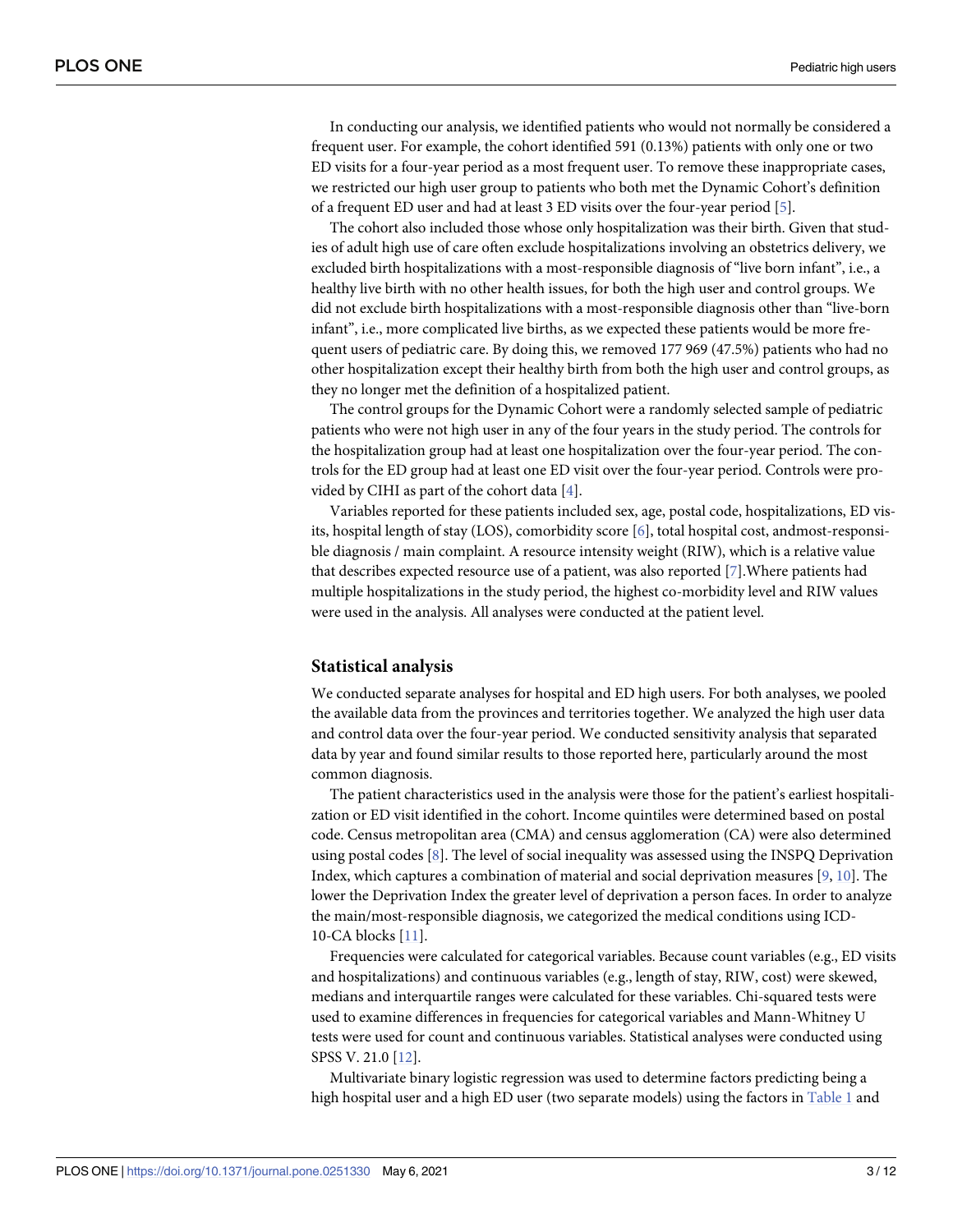<span id="page-3-0"></span>the top ten diagnoses for high users in Tables [2](#page-5-0) and [3](#page-5-0). Deprivation quintiles were excluded from the regression analysis as they were only available in CMAs. In addition, RIW and hospital cost were also excluded from the hospital regression analysis due to high collinearity with other variables in the model (correlation coefficient  $(r^2) > 0.6$ ). All other factors were found to be significant predictors of high use in unadjusted models (p *<*0.05) and thus were included in forced multivariate models. We carried out regression analyses using SAS Enterprise Guide version 7.1 (SAS Institute Inc.).

Ethical approval for the study was granted by the University of Calgary's Conjoint Health Research Ethics Board [Ethics ID: REB152493]. The data in *CIHI*'s *Dynamic Cohort of Complex*, *High System Users* is fully anonymized. There was no requirement to get informed consent from patients prior to analyzing the cohort data.

#### **Results**

#### **Hospital analysis**

There were 199 508 patients in the cohort we analyzed: 121 104 (60.7%) high users and 78 404 (39.3%) controls (*[Table](#page-4-0) 1*). There was no significant difference in gender between the high user group and controls (53.2% vs 53.0% male, *p* = 0.812). High users were more likely to reside in a rural community (22.0% vs 15.7%, *p <* 0.001), to be in a lower income quintile (p *<*0.001), and to have slightly higher levels of deprivation (p *<*0.001).

The high users accounted for 397 480 (82.5%) hospitalizations, with a median of 2 hospitalizations per person (interquartile range [IQR] 2) over the four-year period (Range 1–63). The cohort controls accounted for 84 195 (17.5%) hospitalizations with a median of 1 hospitaliza-tion per person (IQR 0.0; [Table](#page-4-0) 1) (Range 1-4). High users were more likely to have a higher comorbidity level (p*<*0.001), higher median length of stay (8 days [IQR 5] vs 2 days [IQR 2], *p <* .001), higher RIW (1.04 [IQR 2.23] vs 0.378 [IQR 0.36], *p <* .001), and higher hospital cost compared to controls (CAD \$10,901 [IQR 23,499] vs CAD \$ 2,303 [IQR 2,128] *p <* .001). Because of missing National Income Quintile data, less than 2%, the percentages in [Table](#page-4-0) 1 do not add to 100%.

*[Table](#page-5-0) 2* ranks the 10 most frequent most-responsible diagnoses for high users and controls. The most common medical conditions for the high hospitalization group were disorders related to prematurity and fetal growth (23.7%), respiratory and cardiovascular disorders specific to the newborn (11.7%), haemorrhagic and haematological disorders of fetus and newborn (9.8%), and other acute lower respiratory infections (8.3%). All 10 conditions were more common in the high users than in the controls. The top three conditions and the mood [affective] disorders  $(9<sup>th</sup>)$  were ranked the same in both groups while the remaining conditions ranked lower in controls than in the high users.

#### **ED analysis**

The cohort included 801 629 pediatric patients who were seen in an ED: 459 998 (57.4%) high users and 341 631 (42.6%) controls (*[Table](#page-4-0) 1*). The high users accounted for 3 036 992 (83.0%) ED visits with a median of 5 visits per person (interquartile range [IQR] 4) (Range 3–283). The controls accounted for 619 885 (17.0%) visits with a median of 1 visit per person (IQR 1) (Range 1–24).

High ED users were more likely to be female (47.5% vs 46.8%, *p <* .001) or to be from a rural community as compared to controls (29.0% vs 14.8%, *p <* .001). High ED users were more likely to be in a lower income quintile (*<*0.001), and to have greater deprivation levels (*<*0.001).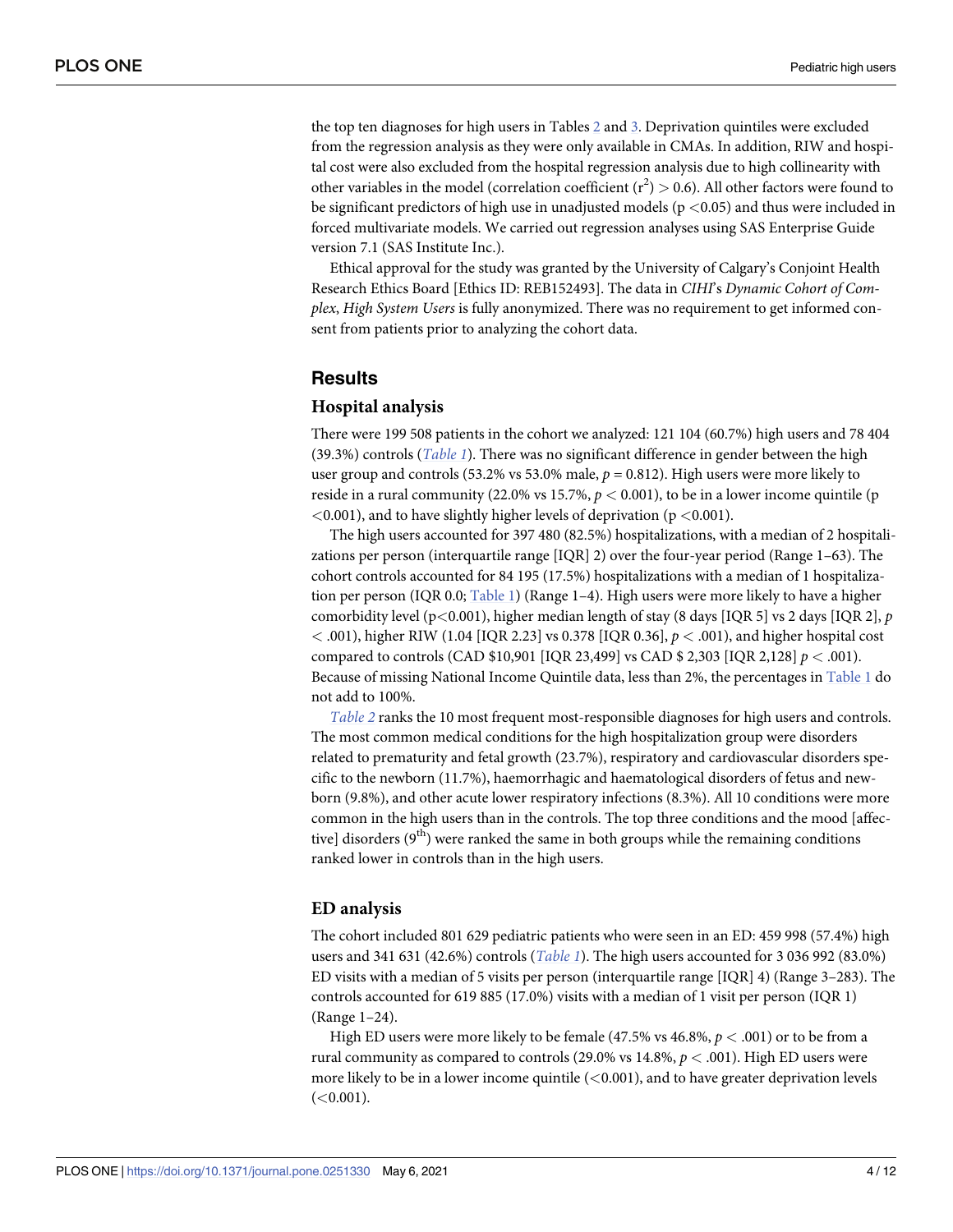| Characteristic                                |                   | Hospitalizations |         | <b>ED Visits</b>  |                  |         |  |
|-----------------------------------------------|-------------------|------------------|---------|-------------------|------------------|---------|--|
|                                               | <b>High Users</b> | Controls         | p-value | <b>High Users</b> | Controls         | p-value |  |
|                                               | $(n = 121, 104)$  | $(n = 78,404)$   |         | $(n = 459,998)$   | $(n = 341,631)$  |         |  |
| % Male                                        | 53.2              | 53.0             | 0.812   | 52.5              | 53.2             | < 0.001 |  |
| Age Group                                     |                   |                  | < 0.001 |                   |                  | < 0.001 |  |
| Newborn                                       | 48.6              | 58.2             |         | 0.0               | 0.0              |         |  |
| $0-28$ Days                                   | 0.7               | 0.3              |         | 4.3               | 2.2              |         |  |
| 1-11 Months                                   | 4.7               | 1.3              |         | 16.3              | 9.7              |         |  |
| $1-4$ years                                   | 12.2              | 10.3             |         | 29.2              | 27.0             |         |  |
| 5-9 years                                     | 8.6               | 11.0             |         | 16.7              | 24.9             |         |  |
| $10-14$ years                                 | 11.7              | 9.9              |         | 18.4              | 24.3             |         |  |
| $> 14$ years                                  | 13.5              | 8.9              |         | 15.2              | 11.9             |         |  |
| % Urban                                       | 78.0              | 84.3             | < 0.001 | 71.0              | 85.2             | < 0.001 |  |
| National Income Quintile                      |                   |                  | < 0.001 |                   |                  | < 0.001 |  |
| Q1 (Lowest)                                   | 21.0              | 18.0             |         | 14.7              | 11.6             |         |  |
| Q2                                            | 19.5              | 17.7             |         | 17.9              | 14.3             |         |  |
| Q <sub>3</sub>                                | 19.6              | 20.2             |         | 20.1              | 18.7             |         |  |
| Q <sub>4</sub>                                | 19.9              | 21.6             |         | 22.3              | 23.9             |         |  |
| Q5 (Highest)                                  | 19.9              | 22.5             |         | 23.5              | 30.3             |         |  |
| Number of events per person [median (IQR)]    |                   | Hospitalizations |         | <b>ED</b> Visits  |                  |         |  |
|                                               | 2.0(2)            | 1.0(0.0)         | < 0.001 | 5.0(4.0)          | 1.0(1.0)         |         |  |
| Highest Hospital Co-morbidity Level           | 56.3              | 86.3             | < 0.001 |                   |                  |         |  |
| 0 (No co-morbidity)                           |                   |                  |         |                   |                  |         |  |
| 1                                             | 10.1              | 5.1              |         |                   |                  |         |  |
| $\overline{c}$                                | 11.5              | 4.7              |         |                   |                  |         |  |
| 3                                             | 11.2              | 3.1              |         |                   |                  |         |  |
| 4 (High co-morbidity)                         | 10.9              | 0.8              |         |                   |                  |         |  |
| Hospital Length of Stay (days) [median (IQR)] | 8.0(16.0)         | 2.0(2.0)         | < 0.001 |                   |                  |         |  |
| Highest Hospital RIW [median (IQR)]           | 1.04(2.23)        | 0.37(0.36)       | < 0.001 |                   |                  |         |  |
| Cost of Hospital Stay (CAD \$) [median (IQR)] | 10,901 (23,499)   | 2303 (2128)      | < 0.001 |                   |                  |         |  |
| Deprivation Quintiles (CMA Residents only)    | $(n = 60,936)$    | $(n = 44,340)$   |         | $(n = 197,363)$   | $(n = 196, 319)$ |         |  |
| Overall Deprivation                           |                   |                  | < 0.001 |                   |                  | < 0.001 |  |
| Q1 (Least Deprived)                           | 16.7              | 16.4             |         | 16.7              | 20.7             |         |  |
| Q2                                            | 18.7              | 19.2             |         | 19.1              | 20.6             |         |  |
| Q <sub>3</sub>                                | 19.5              | 21.1             |         | 18.1              | 18.7             |         |  |
| Q <sub>4</sub>                                | 19.4              | 19.6             |         | 18.4              | 17.4             |         |  |
| Q5(Most Deprived)                             | 25.7              | 23.7             |         | 27.6              | 22.6             |         |  |
| Material Deprivation                          |                   |                  | 0.009   |                   |                  | < 0.001 |  |
| Q1 (Least Deprived)                           | 16.0              | 16.4             |         | 14.6              | 18.1             |         |  |
| Q2                                            | 18.4              | 18.3             |         | 18.9              | 19.4             |         |  |
| Q <sub>3</sub>                                | 20.0              | 20.1             |         | 20.2              | 20.0             |         |  |
| Q <sub>4</sub>                                | 20.7              | 21.2             |         | 21.1              | 20.3             |         |  |
| Q5(Most Deprived)                             | 24.9              | 24.0             |         | 25.2              | 22.1             |         |  |
| Social Deprivation                            |                   |                  | < 0.001 |                   |                  | < 0.001 |  |
| Q1 (Least Deprived)                           | 18.5              | 19.3             |         | 18.2              | 21.6             |         |  |
| Q2                                            | 8.0               | $18.4\,$         |         | 17.9              | 19.4             |         |  |
| Q <sub>3</sub>                                | 19.8              | 19.6             |         | 19.9              | 20.2             |         |  |
| Q4                                            | 21.6              | 21.6             |         | 21.7              | 20.5             |         |  |
| Q5 (Most Deprived)                            | 22.1              | 21.1             |         | 22.2              | 18.3             |         |  |

<span id="page-4-0"></span>**[Table](#page-2-0) 1. Sociodemographic and morbidity characteristics of hospital and ED high users.**

<https://doi.org/10.1371/journal.pone.0251330.t001>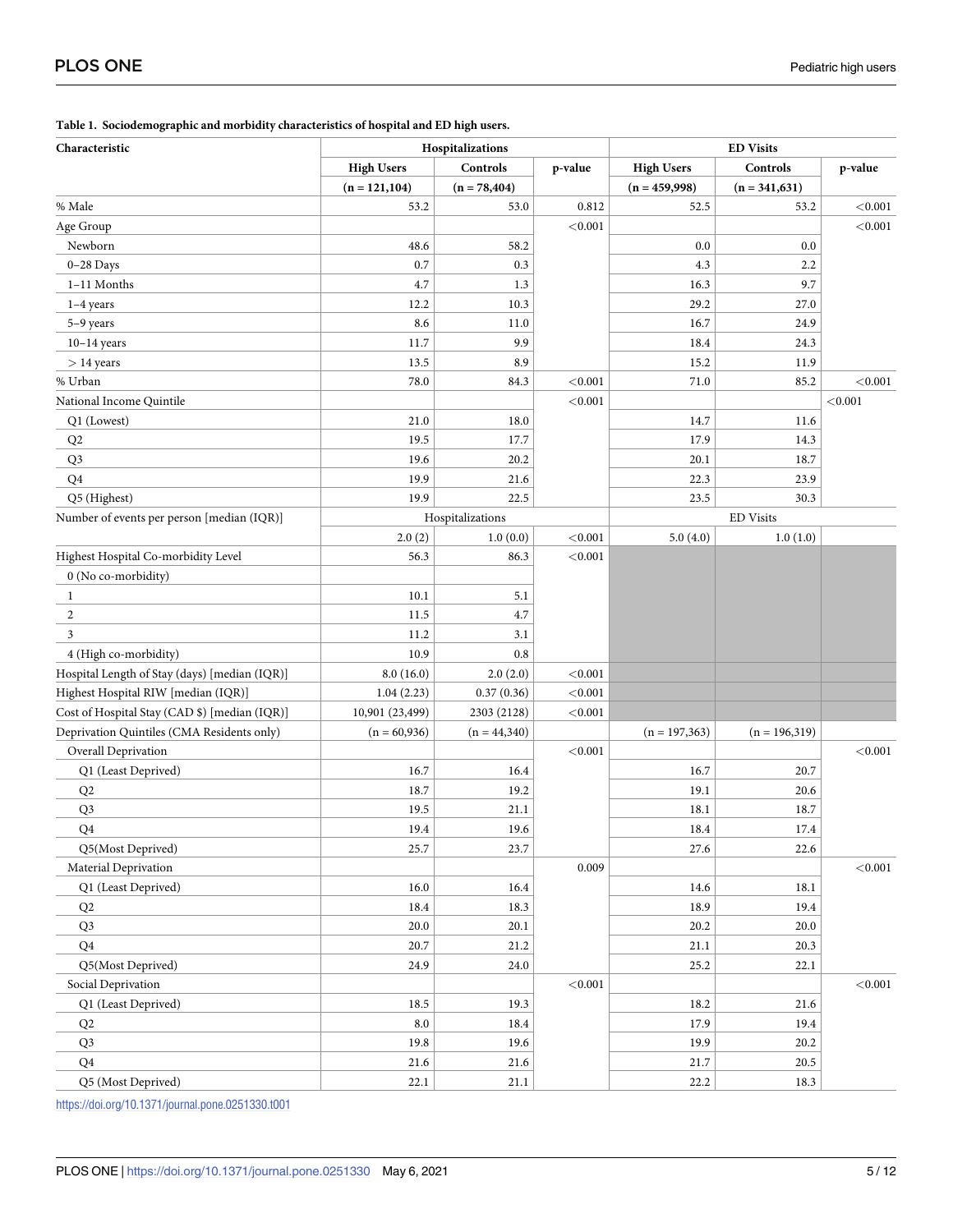| <b>ICD-10-CA Block</b>                                                       | <b>High User</b>            | Control      |
|------------------------------------------------------------------------------|-----------------------------|--------------|
|                                                                              | $n = 121,104$ Rank $(\%^*)$ | $n = 78,404$ |
| Disorders related to length of gestation and fetal growth                    | $1(23.7)$ **                | 1(20.0)      |
| Respiratory and cardiovascular disorders specific to the perinatal period    | 2(11.7)                     | 2(14.0)      |
| Haemorrhagic and haematological disorders of fetus and newborn               | $3(9.8)$ **                 | 3(5.9)       |
| Other acute lower respiratory infections                                     | $4(8.3)$ **                 | 20(1.2)      |
| Influenza and pneumonia                                                      | $5(7.0)$ **                 | 7(2.4)       |
| General symptoms and signs                                                   | $6(6.8)$ **                 | 15(1.5)      |
| Persons encountering health services for specific procedures and health care | $7(6.3)$ **                 | 29(0.9)      |
| Intestinal infectious diseases                                               | $8(5.0)$ **                 | 22(1.1)      |
| Mood [affective] disorders                                                   | $9(4.7)$ **                 | 9(2.3)       |
| Acute upper respiratory infections                                           | $10(4.2)$ **                | 18(1.4)      |

#### <span id="page-5-0"></span>**[Table](#page-3-0) 2. Ten most common clinical diagnoses of high hospital users.**

� Indicates percentage of people who have at least one hospitalization/ED visit with that condition. \*\* Indicates percentage significantly different from control at  $\alpha = 0.001$ .

<https://doi.org/10.1371/journal.pone.0251330.t002>

*Table 3* ranks the 10 most frequent main complaints (i.e., diagnoses) for ED high users and controls. The most common medical conditions for the high ED user group were acute upper respiratory infections (48.4%), injuries to the head (25.9%), and diseases of middle ear and mastoid (22.3%). All 10 conditions were more common in the high users than in the controls. The top two conditions, acute upper respiratory infections and injuries to the head, ranked the same in both groups while the remaining conditions ranked lower in controls than in the high users, except for injuries to the wrist and hand and injuries to the ankle and foot, which actually ranked higher in controls.

#### **Multivariate logistic regression analysis**

**Hospital analysis.** [Table](#page-6-0) 4 presents the results of a binary multivariate logistic regression showing odds ratios for factors predicting being in the high hospital user group. A female was 5.4% less likely to be in the high user groups than a male. Relative to newborns, individuals in other age groups were more likely to be high users ranging from 41.7% more likely in the 0–28

|  | Table 3. Ten most common clinical diagnoses of high ED users. |  |  |  |  |  |
|--|---------------------------------------------------------------|--|--|--|--|--|
|--|---------------------------------------------------------------|--|--|--|--|--|

| <b>ICD-10-CA Block</b>                                               | <b>High User</b>            | Control       |
|----------------------------------------------------------------------|-----------------------------|---------------|
|                                                                      | $n = 459,998$ Rank $(\%^*)$ | $n = 341,631$ |
| Acute upper respiratory infections                                   | $1(48.4)$ **                | 1(18.5)       |
| Injuries to the head                                                 | $2(25.9)$ **                | 2(17.8)       |
| Diseases of middle ear and mastoid                                   | $3(22.3)$ **                | 7(7.3)        |
| General symptoms and signs                                           | $4(21.6)$ **                | 5(7.8)        |
| Symptoms and signs involving the digestive system and abdomen        | $5(20.0)$ **                | 6(7.5)        |
| Intestinal infectious diseases                                       | $6(16.9)$ **                | 9(6.0)        |
| Injuries to the wrist and hand                                       | $7(16.0)^{**}$              | 3(9.5)        |
| Other viral diseases                                                 | $8(16.0)$ **                | 10(5.1)       |
| Symptoms and signs involving the circulatory and respiratory systems | $9(14.2)$ **                | 12(4.4)       |
| Injuries to the ankle and foot                                       | $10(13.2)$ **               | 4(7.9)        |

� Indicates percentage of people who have at least one hospitalization/ED visit with that condition.

\*\* Indicates percentage significantly different from control at  $\alpha$  = 0.001.

<https://doi.org/10.1371/journal.pone.0251330.t003>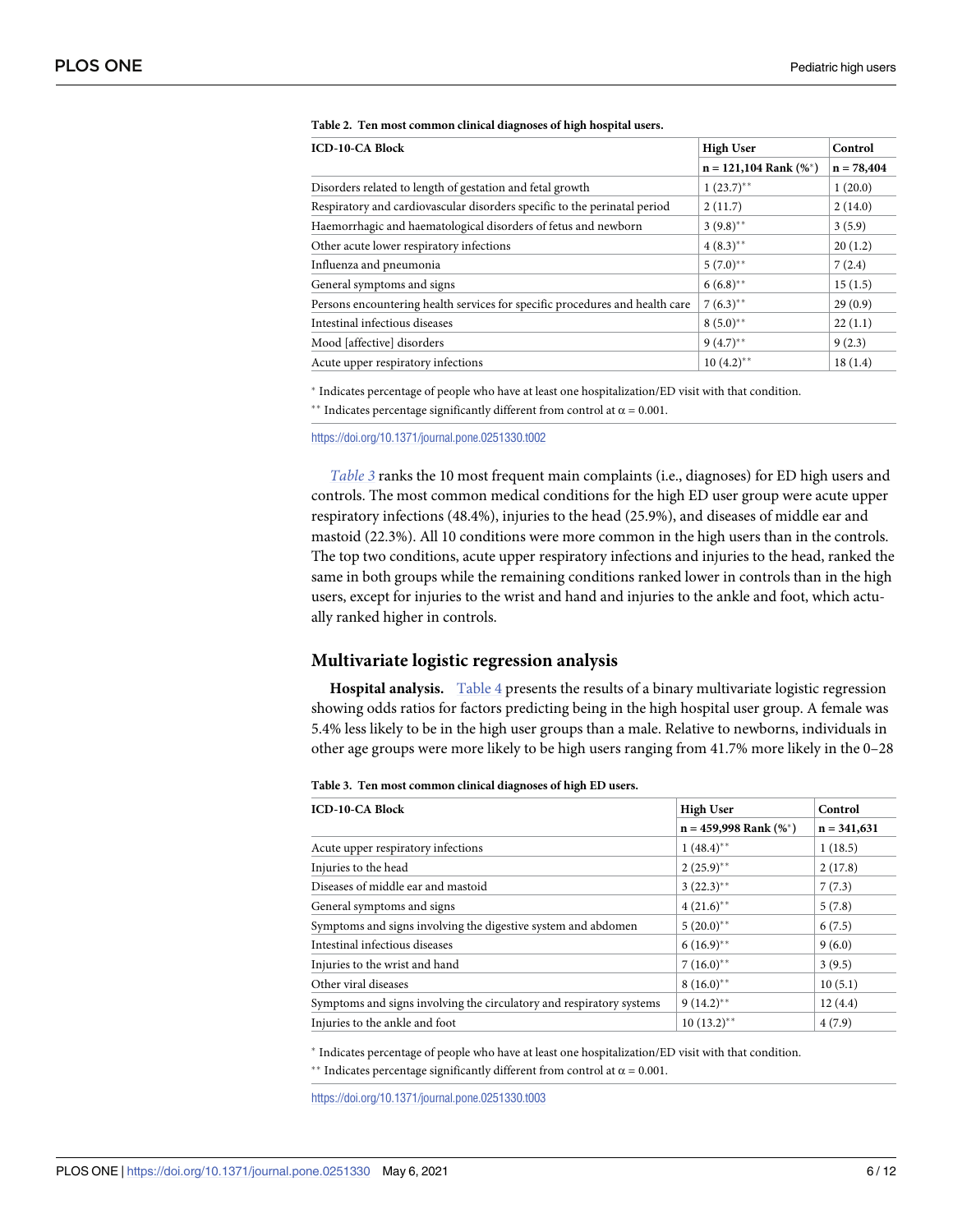| Parameter                                                           | Odds Ratio (95% confidence interval) |
|---------------------------------------------------------------------|--------------------------------------|
| Sex                                                                 |                                      |
| Male (Ref.)                                                         | 1.000                                |
| Female                                                              | $0.946(0.924 - 0.968)$               |
| Age Group (years)                                                   |                                      |
| Newborn (Ref.)                                                      | 1.000                                |
| $0-28$ days                                                         | $1.417(1.179-1.704)$                 |
| $1-11$ months                                                       | 5.164 (4.764–5.599)                  |
| $1-4$ years                                                         | 2.727 (2.609–2.852)                  |
| 5–9 years                                                           | 2.217 (2.119–2.319)                  |
| $10-14$ Years                                                       | 2.420 (2.313-2.532)                  |
| $>$ 14 years                                                        | 3.130 (2.991 - 3.275)                |
| <b>Rural-Urban Status</b>                                           |                                      |
| Rural (Ref.)                                                        | 1.000                                |
| Urban                                                               | $0.640(0.621 - 0.660)$               |
| National Income quintile                                            |                                      |
| Q1 (Lowest) (Ref.)                                                  | 1.000                                |
| Q <sub>2</sub>                                                      | $0.988(0.952 - 1.025)$               |
| Q <sub>3</sub>                                                      | $0.887(0.855 - 0.920)$               |
| Q4                                                                  | $0.835(0.805 - 0.866)$               |
| Q5 (Highest)                                                        | $0.795(0.766 - 0.825)$               |
| <b>Hospital Variables</b>                                           |                                      |
| Co-morbidity Level                                                  |                                      |
| 0 (No co-morbidity) (Ref.)                                          | 1.000                                |
| 1                                                                   | $1.576(1.504 - 1.651)$               |
| $\overline{2}$                                                      | $1.726(1.645 - 1.811)$               |
| 3                                                                   | $1.637(1.545-1.736)$                 |
| 4 (Highest co-morbidity)                                            | 2.148 (1.943-2.374)                  |
| Hospital Length of Stay                                             | $1.305(1.300 - 1.311)$               |
| <b>Top Ten Diagnoses</b>                                            |                                      |
| 1) Disorders related to length of gestation and fetal growth        | 1.151 (1.108–1.196)                  |
| 2) Respiratory and cardiovascular disorders in the perinatal period | $1.593(1.528 - 1.660)$               |
| 3) Hemorrhagic and hematological disorders of fetus/newborn         | 5.117 (4.905–5.337)                  |
| 4) Other acute lower respiratory infections                         | $6.154(5.710-6.633)$                 |
| 5) Influenza and pneumonia                                          | 1.723 (1.619-1.834)                  |
| 6) General symptoms and signs                                       | 3.398 (3.165–6.647)                  |
| 7) Persons encountering health services for procedures/healthcare   | $4.858(4.441 - 5.315)$               |
| 8) Intestinal infectious diseases                                   | $1.907(1.787 - 2.034)$               |
| 9) Mood [affective] disorders                                       | $1.253(1.146 - 1.371)$               |
| 10) Acute upper respiratory infections                              | 2.660 (2.464–2.872)                  |

<span id="page-6-0"></span>

| Table 4. Predictors of being a high hospital user. |  |  |  |  |  |  |
|----------------------------------------------------|--|--|--|--|--|--|
|----------------------------------------------------|--|--|--|--|--|--|

<https://doi.org/10.1371/journal.pone.0251330.t004>

days age group to 5.16 times more likely in the 1–11 months age group. Individuals from urban areas were 35% less likely to be high users than those from rural areas. Relative to the lowest income quintile, individuals in other income quintiles were less likely to be high users with a trend towards higher income quintiles being less likely to be high users. Relative to no comorbidity, individuals with co-morbidities were more likely to be high users with a trend towards individuals with higher co-morbidity levels being more likely to be high users. An individual was about 30% more likely to be a high user for each additional day of hospital stay.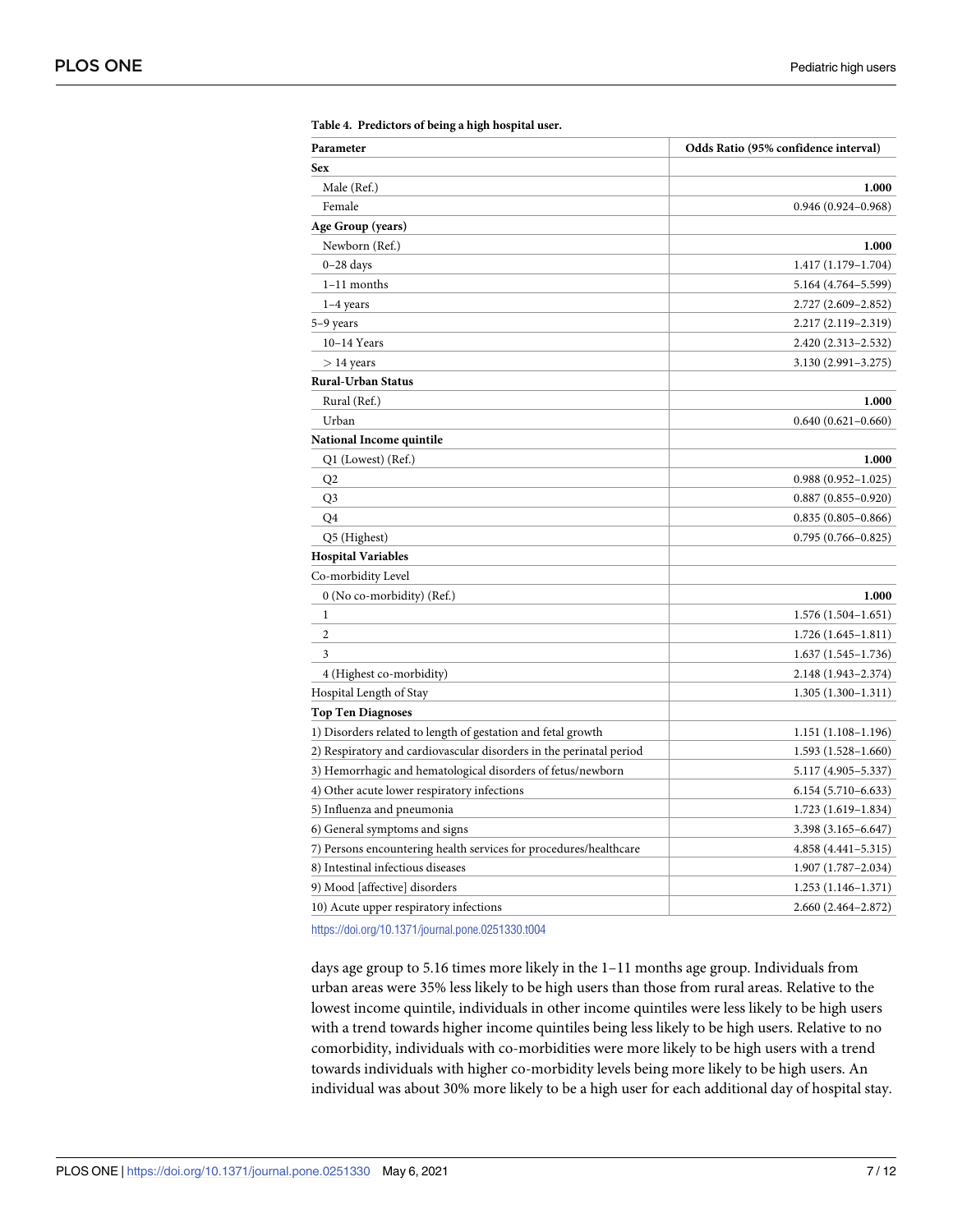Individuals having any of the top ten diagnoses for the high user group were more likely to be in the high user group, ranging from 15% more likely for individuals with disorders related to length of gestation and fetal growth to over 6 times as likely for those with other acute lower respiratory infection.

#### **ED analysis**

Table 5 presents the results of a binary logistic regression showing odds ratios for factors predicting being in the high ED user group. Gender was not a significant predictor of high ED use. Relative to newborns, individuals in the 5–10 year age group were 43% less likely to be a high ED user while other groups were not significantly different from newborns. Individuals from urban areas were about 53% less likely to be high users than those from rural areas. Relative to the lowest income quintile, individuals in other income quintiles were less likely to be high users with a trend towards higher income quintiles being less likely to be high users. Individuals having any of the top ten diagnoses for the high user group were more likely to be in

| Parameter                                                      | Odds Ratio (95% confidence interval) |
|----------------------------------------------------------------|--------------------------------------|
| <b>Sex</b>                                                     |                                      |
| Male (Ref.)                                                    | 1.000                                |
| Female                                                         | $0.992(0.982 - 1.003)$               |
| Age Group (years)                                              |                                      |
| Newborn (Ref.)                                                 | 1.000                                |
| $0-28$ days                                                    | 1.349 (0.907-2.007)                  |
| 1-11 months                                                    | $0.812(0.546 - 1.207)$               |
| $1-4$ years                                                    | $0.679(0.469 - 1.035)$               |
| 5-9 years                                                      | $0.570(0.383 - 0.846)$               |
| $10-14$ ears                                                   | $0.740(0.498 - 1.110)$               |
| $> 14$ years                                                   | 1.382 (0.930-2.054)                  |
| <b>Rural-Urban Status</b>                                      |                                      |
| Rural (Ref.)                                                   | 1.000                                |
| Urban                                                          | 0.479 (0.472-0.486                   |
| National Income quintile                                       |                                      |
| Q1 (Lowest)                                                    | 1.000                                |
| Q <sub>2</sub>                                                 | $0.949(0.930 - 0.968)$               |
| Q <sub>3</sub>                                                 | $0.891(0.874 - 0.908)$               |
| O <sub>4</sub>                                                 | $0.865(0.849 - 0.881)$               |
| Q5 (Highest) (Ref.)                                            | $0.826(0.811 - 0.841)$               |
| <b>Top Ten Diagnoses</b>                                       |                                      |
| 1) Acute upper respiratory infections                          | 3.784 (3.738-3.831)                  |
| 2) Injuries to the head                                        | $1.968(1.959 - 2.012)$               |
| 3) Diseases of middle ear and mastoid                          | 3.187 (3.132-3.243)                  |
| 4) General symptoms and signs                                  | $3.357(3.301 - 3.413)$               |
| 5) Symptoms and signs involving the digestive system/abdomen   | 3.736 (3.673–3.800)                  |
| 6) Intestinal infectious diseases                              | 2.892 (2.837-2.948)                  |
| 7) Injuries to the wrist and hand                              | $2.564(2.521 - 2.607)$               |
| 8) Other viral diseases                                        | 3.046 (2.985-3.107)                  |
| 9)Symptoms and signs involving circulatory/respiratory systems | 3.423 (3.352-3.496)                  |
| 10) Injuries to the ankle and foot                             | 2.296 (2.255–2.338)                  |
| https://doi.org/10.1371/journal.pone.0251330.t005              |                                      |

|  | Table 5. Predictors of high being a high ED user. |  |  |  |  |
|--|---------------------------------------------------|--|--|--|--|
|--|---------------------------------------------------|--|--|--|--|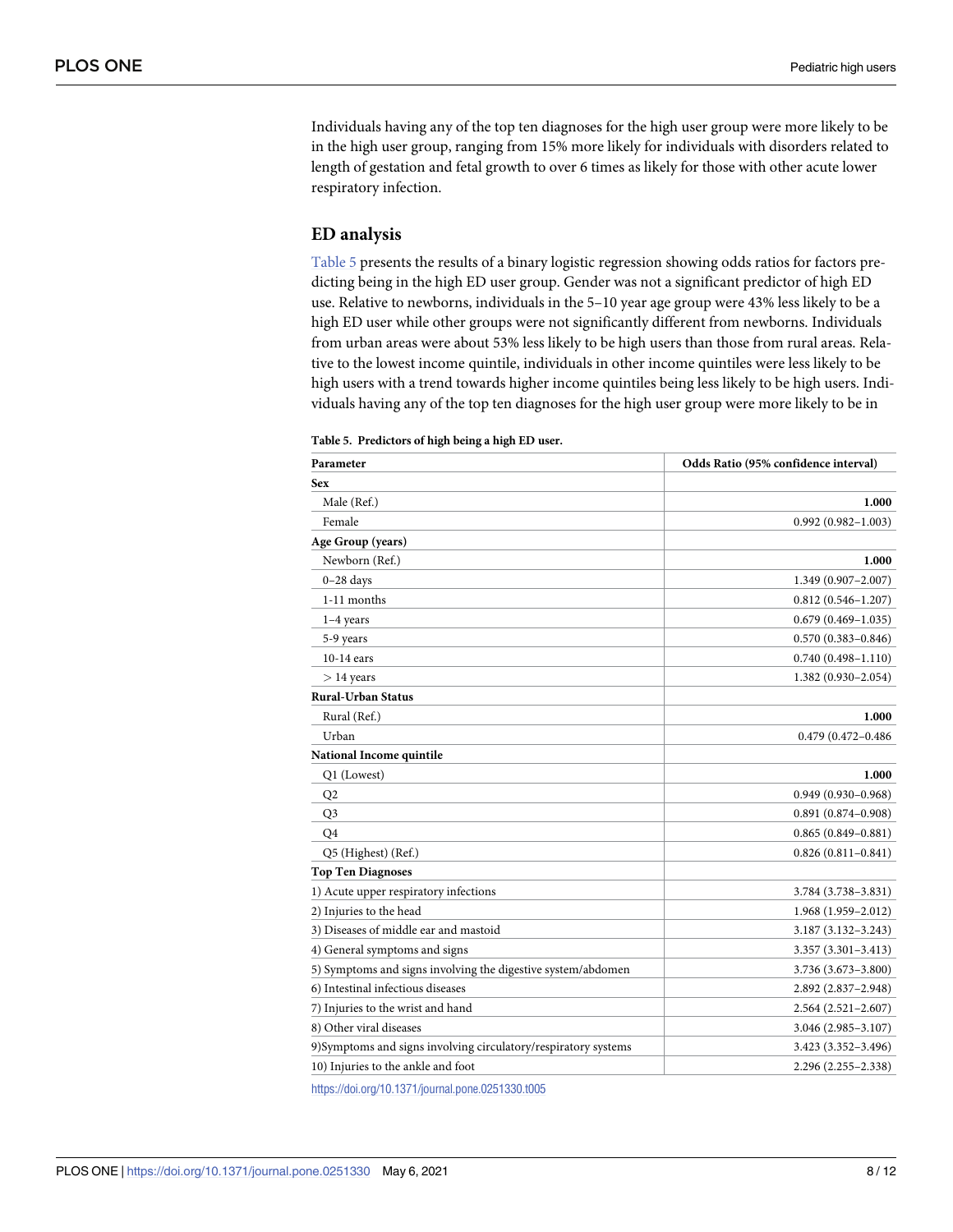<span id="page-8-0"></span>the high user group, ranging from almost 97% more likely for individuals with acute lower respiratory infection to over 3.7 times as likely for those with symptoms and signs involving the digestive system or abdomen.

#### **Discussion**

This study is one of the first to examine pediatric hospital and ED high use patients at a national level. We found that pediatric high users of both hospitals and EDs were more likely to be in a lower income quintile and to face more deprivation. The most frequent users of hospitals were also sicker compared to controls, with higher levels of comorbidity, longer lengths of stay, and higher costs per hospitalization. The most frequently hospitalized patients do not just come to hospital more often, they are sicker and require more care. The most common medical conditions for the high hospitalization group were neonatal related disorders. The most common medical conditions for the high ED user group were acute upper respiratory infections, head injuries, and diseases of the middle ear and mastoid. Almost half of all individuals in the high user group had at least one ED visit for an acute upper respiratory infection. Supporting these findings, Supat et al. (2018) found upper respiratory infections to be the most common diagnosis in frequent pediatric ED users in California [\[3\]](#page-10-0).

Pediatric high users of both the hospital and ED tended to be from more socio-economically disadvantaged and rural areas when compared to the cohort's controls. This relationship between socioeconomic status and hospital usage has been shown in other studies [[13](#page-10-0), [14](#page-10-0)]. Wood et al. assessed the relationship between welfare status, health insurance status and health care use among children with asthma [[15](#page-10-0)]. They found that children of families in the United States who had applied for social assistance and were uninsured had more asthma acute care visits [[15](#page-10-0)]. Rural areas are known to have less access to health care services, including pediatric specialists and pediatric-specific hospitals [[16](#page-10-0)]. One potential focus for future policy work would be to look at models of care delivery and increased social supports for disadvantaged rural families of high use patients.

Previous studies have shown that younger patients, specifically neonates, had higher rates of admission [[17](#page-10-0)]. It is also known that hospitalizations related to prematurity are expensive and can require long hospital stays. While we excluded healthy live births, we found conditions related to premature births and neonates are leading causes of hospitalizations. Given that the data is from both pediatric focused and general hospitals, the frequency of neonate patients and their complex health issues highlight a key patient population on which to focus quality improvement initiatives. We found a relationship between the degree of severity of a patient condition (i.e., length of stay, RIW, and comorbidity score) and frequency of hospital usage that has been identified in other studies [\[6\]](#page-10-0). Programs targeting this subset of the population may also have the potential to reduce health care spending.

Several conditions did not make the list of the most frequent diagnosis of high users. Both Seguin et al. and Supat et al. found that asthma was one of the most common diagnosis given in ED [\[2,](#page-10-0) [3\]](#page-10-0). In our cohort, asthma was the 15th most common diagnosis amongst ED high users representing 2.2% of cases. We focused only on the most responsible diagnosis. It is possible that this missed some cases where asthma is listed as a comorbidity. Similarly, none of the most frequent diagnosis for ED users and only one for high hospitalization users are related to mental health issues. We have recently found a significant increase of self-poisoning hospitalizations over a five year period at one pediatric hospital [[18](#page-11-0)]. CIHI reported hospitalization data from the Ontario Mental Health Reporting System which showed several mental health conditions in the most frequent diagnoses within the 5–17 age group [\[19\]](#page-11-0). Given the increased rates of mental health issues in the adolescent population, more focus on mental health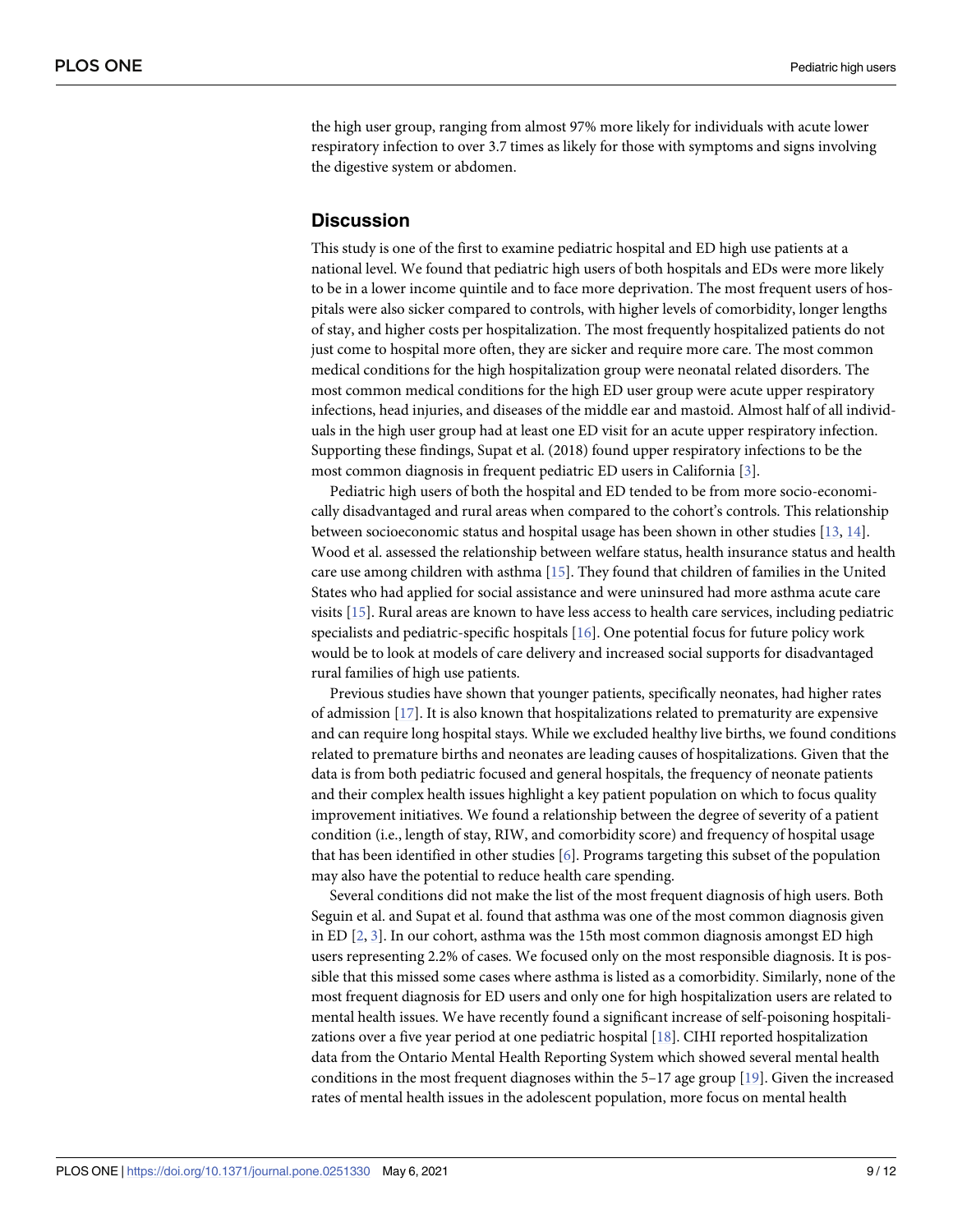<span id="page-9-0"></span>diagnosis, and better data capture, mental health issues will likely represent greater percentages of pediatric high user hospitalizations and ED visits in the future.

We made several choices in how we analyzed the data. We analyzed the cohort for the entire 4-year period instead of analyzing each year separately. Yearly changes in severity and prevalence of illnesses and infections could potentially skew the results. In ordered to analyze the main/most-responsible diagnoses, we categorized the medical conditions using ICD-10-CA blocks. This allowed for comparison across diagnoses, but precludes us focusing on more specific diagnoses below this level of categorization. Wick et al. compared three definitions of high-use hospital patients: in terms of number of inpatient episodes (which is the approach we used), cumulative length of stay, and cumulative cost [\[20\]](#page-11-0). They found that high-use patients based on a high number of inpatient episodes were more likely to be admitted for acute conditions, but when based on length of stay hospitalizations were more likely to be admitted for mental health-related conditions.

# **Limitations**

The study had several limitations. While CIHI's Dynamic Cohort provides a unique opportunity to examine pediatric high users on a national level, the period covered by the cohort ended five years ago, so that it may not be representative of current conditions. While the cohort identified most frequent users, issues with the some of patients identified in the cohort led us to put additional restrictions our definition of high users. The number of high users in the cohort appear to be disproportionately large when compared with the number of controls. Given the sample size and the strict definition used in selecting controls and high users, it is not clear how this relative mismatch may have impacted our findings. While the cohort indicated the specific year for which patients were a high user, controls were not identified by year, restricting our ability to do year by year analysis. While the study describes pediatric high users of hospitals representing about 74% of the Canadian population, data from Quebec and Manitoba were not included [[21](#page-11-0)]. Our analysis of pediatric ED users was limited to data from Alberta and Ontario, which represents only approximately 50% of the Canadian population. We did not conduct any cross provincial comparisons to determine regional variations, as this was outside the scope of our original research focus. We also did not use any corrections for multiple testing, but the observed differences we found were so highly significant that we do not feel that its inclusion would have meaningfully impacted our results.

#### **Conclusion**

Like high users of adult health care services, pediatric hospital and ED high users represent a critical population for our health care system to understand. The present study described the clinical diagnoses, socio-demographic characteristics, and degree of severity for pediatric high use patients in Canadian hospitals and EDs. Our results are useful for planning quality improvement initiatives aimed at this subset of the population. Achieving these goals will likely require even greater understanding of this patient population. Further research should focus on capturing a more comprehensive picture of who these high user patients are, how they change over time and how we can support them better.

#### **Author Contributions**

**Conceptualization:** Kevin Chan, Roger Chafe. **Data curation:** Ryan Tiller, Kevin Chan, John C. Knight, Roger Chafe. **Formal analysis:** Ryan Tiller, Kevin Chan, Roger Chafe.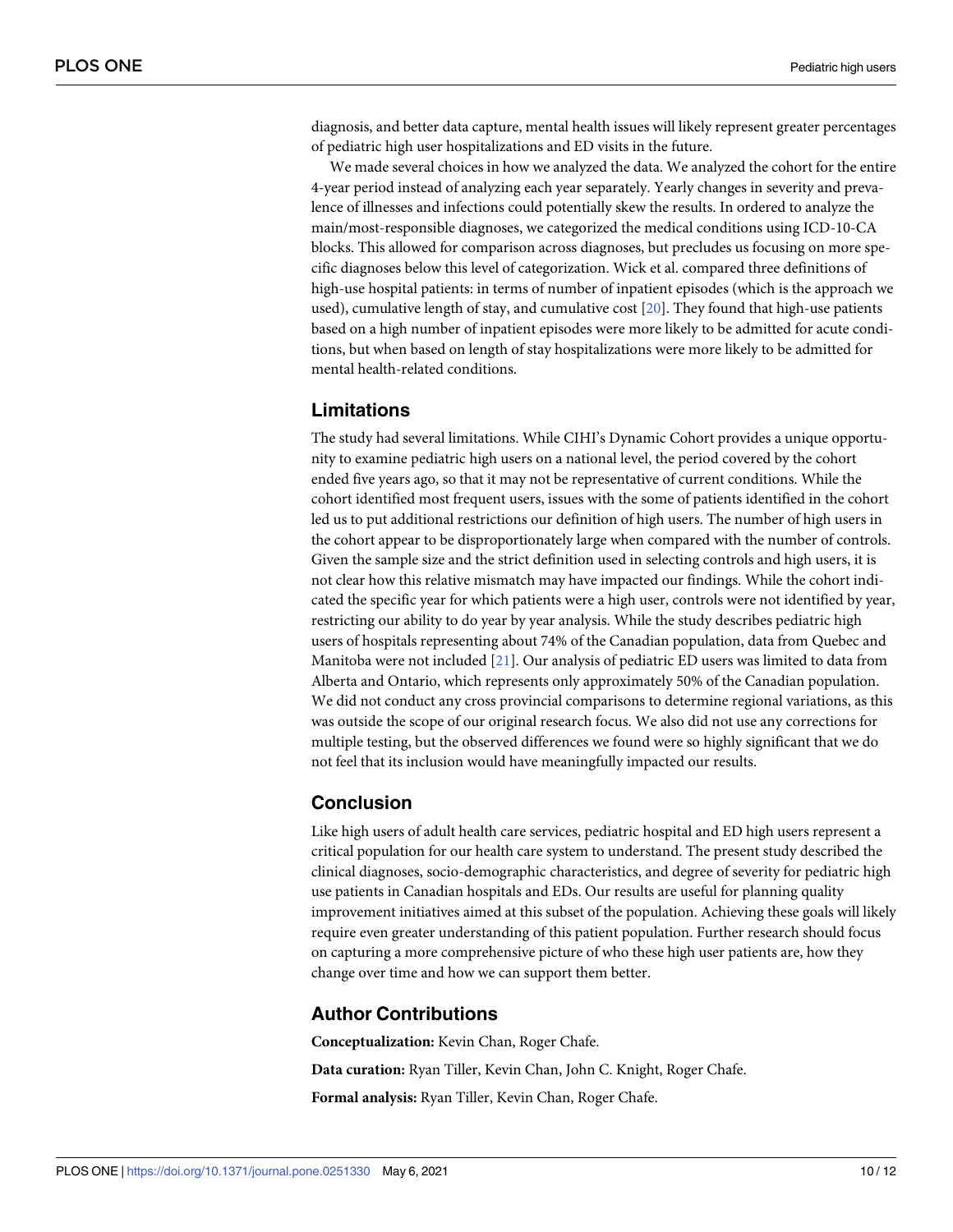<span id="page-10-0"></span>**Project administration:** Roger Chafe.

**Supervision:** Kevin Chan, John C. Knight, Roger Chafe.

**Validation:** Ryan Tiller, Kevin Chan, John C. Knight.

**Writing – original draft:** Ryan Tiller, Kevin Chan, John C. Knight, Roger Chafe.

**Writing – review & editing:** Ryan Tiller, Kevin Chan, John C. Knight, Roger Chafe.

#### **References**

- **[1](#page-1-0).** CIHI. NACRS Emergency Department Visits and Length of Stay by Province/Territory, 2018–2019. <https://www.cihi.ca/en/nacrs-emergency-department-visits-and-length-of-stay-2018-2019-xlxs>. Published 2019. Accessed September 16, 2020.
- **[2](#page-1-0).** Seguin J, Osmanlliu E, Zhang X, et al. Frequent users of the pediatric emergency department. Can J Emerg Med. 2018; 20(3):401–408. <https://doi.org/10.1017/cem.2017.15> PMID: [28382879](http://www.ncbi.nlm.nih.gov/pubmed/28382879)
- **[3](#page-1-0).** Supat B, Brennan JJ, Vilke GM, Ishimine P, Hsia RY, Castillo EM. Characterizing pediatric high frequency users of California emergency departments. Am J Emerg Med. 2019. [https://doi.org/10.1016/j.](https://doi.org/10.1016/j.ajem.2018.12.015) [ajem.2018.12.015](https://doi.org/10.1016/j.ajem.2018.12.015) PMID: [30651182](http://www.ncbi.nlm.nih.gov/pubmed/30651182)
- **[4](#page-1-0).** CIHI. Dynamic Cohort of Complex, High System Users– 2011–2015—CIHR. [https://cihr-irsc.gc.ca/e/](https://cihr-irsc.gc.ca/e/50129.html) [50129.html](https://cihr-irsc.gc.ca/e/50129.html). Accessed April 19, 2020.
- **[5](#page-2-0).** Giannouchos T-V., Washburn DJ, Gary JC, Foster MJ. Frequent emergency department use in the paediatric population: A systematic literature review. J Eval Clin Pract. March 2020:jep.13382. [https://doi.](https://doi.org/10.1111/jep.13382) [org/10.1111/jep.13382](https://doi.org/10.1111/jep.13382) PMID: [32141125](http://www.ncbi.nlm.nih.gov/pubmed/32141125)
- **[6](#page-2-0).** CIHI. DAD Data Elements 2015–2016. [https://www.cihi.ca/sites/default/files/document/dad\\_data\\_](https://www.cihi.ca/sites/default/files/document/dad_data_elements_2015_2016_en.pdf) [elements\\_2015\\_2016\\_en.pdf](https://www.cihi.ca/sites/default/files/document/dad_data_elements_2015_2016_en.pdf). Accessed April 21, 2020.
- **[7](#page-2-0).** Canadian Institute for Health Information. The Cost of Hospital Stays: The Cost of Hospital Stays: Why Costs Vary.; 2008. [https://csecure.cihi.ca/free\\_products/2008hospcosts\\_report\\_e.pdf](https://secure.cihi.ca/free_products/2008hospcosts_report_e.pdf). Accessed April 21, 2020.
- **[8](#page-2-0).** Statistics Canada. Dictionary, Census of Population, 2016—Census metropolitan area (CMA) and census agglomeration (CA). [https://www12.statcan.gc.ca/census-recensement/2016/ref/dict/geo009-eng.](https://www12.statcan.gc.ca/census-recensement/2016/ref/dict/geo009-eng.cfm) [cfm](https://www12.statcan.gc.ca/census-recensement/2016/ref/dict/geo009-eng.cfm). Published 2016. Accessed September 16, 2020.
- **[9](#page-2-0).** CIHI. Data and Analysis Methodology.; 2008. [www.cihi.ca.](http://www.cihi.ca) Accessed April 21, 2020.
- **[10](#page-2-0).** Herring J. Summary Measures of Socioeconomic Inequalities in Health.; 2013. [www.](http://www.publichealthontario.ca) [publichealthontario.ca.](http://www.publichealthontario.ca) Accessed September 16, 2020.
- **[11](#page-2-0).** CIHI. Canadian Coding Standards for Version 2018 ICD-10-CA and CCI.; 2018. [www.cihi.ca](http://www.cihi.ca). Accessed April 19, 2020.
- [12](#page-2-0). SPSS Statistics—Overview | IBM. [https://www.ibm.com/products/spss-statistics?p1=Search&p4=](https://www.ibm.com/products/spss-statistics?p1=Search&p4=p50436828401&p5=b&cm_mmc=Search_Google-_-1S_1S-_-WW_NA-_-%2Bspss%2Bstats_b&cm_mmca7=71700000060952240&cm_mmca8=aud-309367918490:kwd-305473635268&cm_mmca9=CjwKCAjw8J32BRBCEiwApQEKgQD_ImBKuLKSONT2Q_fuAqTQDufOyFsV44eqUttIK72Htf5EX9RwKRoCKJEQAvD_BwE&cm_mmca10=407036424940&cm_mmca11=b&gclid=CjwKCAjw8J32BRBCEiwApQEKgQD_ImBKuLKSONT2Q_fuAqTQDufOyFsV44eqUttIK72Htf5EX9RwKRoCKJEQAvD_BwE&gclsrc=aw.ds) [p50436828401&p5=b&cm\\_mmc=Search\\_Google-\\_-1S\\_1S-\\_-WW\\_NA-\\_-%2Bspss](https://www.ibm.com/products/spss-statistics?p1=Search&p4=p50436828401&p5=b&cm_mmc=Search_Google-_-1S_1S-_-WW_NA-_-%2Bspss%2Bstats_b&cm_mmca7=71700000060952240&cm_mmca8=aud-309367918490:kwd-305473635268&cm_mmca9=CjwKCAjw8J32BRBCEiwApQEKgQD_ImBKuLKSONT2Q_fuAqTQDufOyFsV44eqUttIK72Htf5EX9RwKRoCKJEQAvD_BwE&cm_mmca10=407036424940&cm_mmca11=b&gclid=CjwKCAjw8J32BRBCEiwApQEKgQD_ImBKuLKSONT2Q_fuAqTQDufOyFsV44eqUttIK72Htf5EX9RwKRoCKJEQAvD_BwE&gclsrc=aw.ds) %2Bstats\_b&cm\_ [mmca7=71700000060952240&cm\\_mmca8=aud-309367918490:kwd-305473635268&cm\\_mmca9=](https://www.ibm.com/products/spss-statistics?p1=Search&p4=p50436828401&p5=b&cm_mmc=Search_Google-_-1S_1S-_-WW_NA-_-%2Bspss%2Bstats_b&cm_mmca7=71700000060952240&cm_mmca8=aud-309367918490:kwd-305473635268&cm_mmca9=CjwKCAjw8J32BRBCEiwApQEKgQD_ImBKuLKSONT2Q_fuAqTQDufOyFsV44eqUttIK72Htf5EX9RwKRoCKJEQAvD_BwE&cm_mmca10=407036424940&cm_mmca11=b&gclid=CjwKCAjw8J32BRBCEiwApQEKgQD_ImBKuLKSONT2Q_fuAqTQDufOyFsV44eqUttIK72Htf5EX9RwKRoCKJEQAvD_BwE&gclsrc=aw.ds) [CjwKCAjw8J32BRBCEiwApQEKgQD\\_ImBKuLKSONT2Q\\_fuAqTQDufOyFsV44eqUttIK72Htf5EX9R](https://www.ibm.com/products/spss-statistics?p1=Search&p4=p50436828401&p5=b&cm_mmc=Search_Google-_-1S_1S-_-WW_NA-_-%2Bspss%2Bstats_b&cm_mmca7=71700000060952240&cm_mmca8=aud-309367918490:kwd-305473635268&cm_mmca9=CjwKCAjw8J32BRBCEiwApQEKgQD_ImBKuLKSONT2Q_fuAqTQDufOyFsV44eqUttIK72Htf5EX9RwKRoCKJEQAvD_BwE&cm_mmca10=407036424940&cm_mmca11=b&gclid=CjwKCAjw8J32BRBCEiwApQEKgQD_ImBKuLKSONT2Q_fuAqTQDufOyFsV44eqUttIK72Htf5EX9RwKRoCKJEQAvD_BwE&gclsrc=aw.ds) [wKRoCKJEQAvD\\_BwE&cm\\_mmca10=407036424940&cm\\_mmca11=b&gclid=CjwKCAjw8J32BRBC](https://www.ibm.com/products/spss-statistics?p1=Search&p4=p50436828401&p5=b&cm_mmc=Search_Google-_-1S_1S-_-WW_NA-_-%2Bspss%2Bstats_b&cm_mmca7=71700000060952240&cm_mmca8=aud-309367918490:kwd-305473635268&cm_mmca9=CjwKCAjw8J32BRBCEiwApQEKgQD_ImBKuLKSONT2Q_fuAqTQDufOyFsV44eqUttIK72Htf5EX9RwKRoCKJEQAvD_BwE&cm_mmca10=407036424940&cm_mmca11=b&gclid=CjwKCAjw8J32BRBCEiwApQEKgQD_ImBKuLKSONT2Q_fuAqTQDufOyFsV44eqUttIK72Htf5EX9RwKRoCKJEQAvD_BwE&gclsrc=aw.ds) [EiwApQEKgQD\\_ImBKuLKSONT2Q\\_fuAqTQDufOyFsV44eqUttIK72Htf5EX9RwKRoCKJEQAvD\\_](https://www.ibm.com/products/spss-statistics?p1=Search&p4=p50436828401&p5=b&cm_mmc=Search_Google-_-1S_1S-_-WW_NA-_-%2Bspss%2Bstats_b&cm_mmca7=71700000060952240&cm_mmca8=aud-309367918490:kwd-305473635268&cm_mmca9=CjwKCAjw8J32BRBCEiwApQEKgQD_ImBKuLKSONT2Q_fuAqTQDufOyFsV44eqUttIK72Htf5EX9RwKRoCKJEQAvD_BwE&cm_mmca10=407036424940&cm_mmca11=b&gclid=CjwKCAjw8J32BRBCEiwApQEKgQD_ImBKuLKSONT2Q_fuAqTQDufOyFsV44eqUttIK72Htf5EX9RwKRoCKJEQAvD_BwE&gclsrc=aw.ds) [BwE&gclsrc=aw.ds.](https://www.ibm.com/products/spss-statistics?p1=Search&p4=p50436828401&p5=b&cm_mmc=Search_Google-_-1S_1S-_-WW_NA-_-%2Bspss%2Bstats_b&cm_mmca7=71700000060952240&cm_mmca8=aud-309367918490:kwd-305473635268&cm_mmca9=CjwKCAjw8J32BRBCEiwApQEKgQD_ImBKuLKSONT2Q_fuAqTQDufOyFsV44eqUttIK72Htf5EX9RwKRoCKJEQAvD_BwE&cm_mmca10=407036424940&cm_mmca11=b&gclid=CjwKCAjw8J32BRBCEiwApQEKgQD_ImBKuLKSONT2Q_fuAqTQDufOyFsV44eqUttIK72Htf5EX9RwKRoCKJEQAvD_BwE&gclsrc=aw.ds) Accessed May 22, 2020.
- **[13](#page-8-0).** Berry JG, Hall DE, Kuo DZ, et al. Hospital Utilization and Characteristics of Patients Experiencing Recurrent Readmissions Within Children's Hospitals. JAMA—J Am Med Assoc. 2011; 305(7):682–690. <https://doi.org/10.1001/jama.2011.122> PMID: [21325184](http://www.ncbi.nlm.nih.gov/pubmed/21325184)
- **[14](#page-8-0).** Wodchis WP, Austin PC, Mbchb DAH, Wodchis W. A 3-year study of high-cost users of health care. CMAJ. 2016;(3):188. <https://doi.org/10.1503/cmaj.150064> PMID: [26755672](http://www.ncbi.nlm.nih.gov/pubmed/26755672)
- **[15](#page-8-0).** Wood PR, Smith LA, Romero D, Bradshaw P, Wise PH, Chavkin W. Relationships between welfare status, health insurance status, and health and medical care among children with asthma. Am J Public Health. 2002; 92(9):1446–1452. <https://doi.org/10.2105/ajph.92.9.1446> PMID: [12197971](http://www.ncbi.nlm.nih.gov/pubmed/12197971)
- **[16](#page-8-0).** Sibley LM, Weiner JP. An Evaluation of Access to Health Care Services along the Rural-Urban Continuum in Canada.; 2011. <https://doi.org/10.1186/1472-6963-11-20> PMID: [21281470](http://www.ncbi.nlm.nih.gov/pubmed/21281470)
- **[17](#page-8-0).** Perry AM, Caviness AC, Allen JY. Characteristics and diagnoses of neonates who revisit a pediatric emergency center. Pediatr Emerg Care. 2013; 29(1):58–62. [https://doi.org/10.1097/PEC.](https://doi.org/10.1097/PEC.0b013e31827b540e) [0b013e31827b540e](https://doi.org/10.1097/PEC.0b013e31827b540e) PMID: [23283265](http://www.ncbi.nlm.nih.gov/pubmed/23283265)